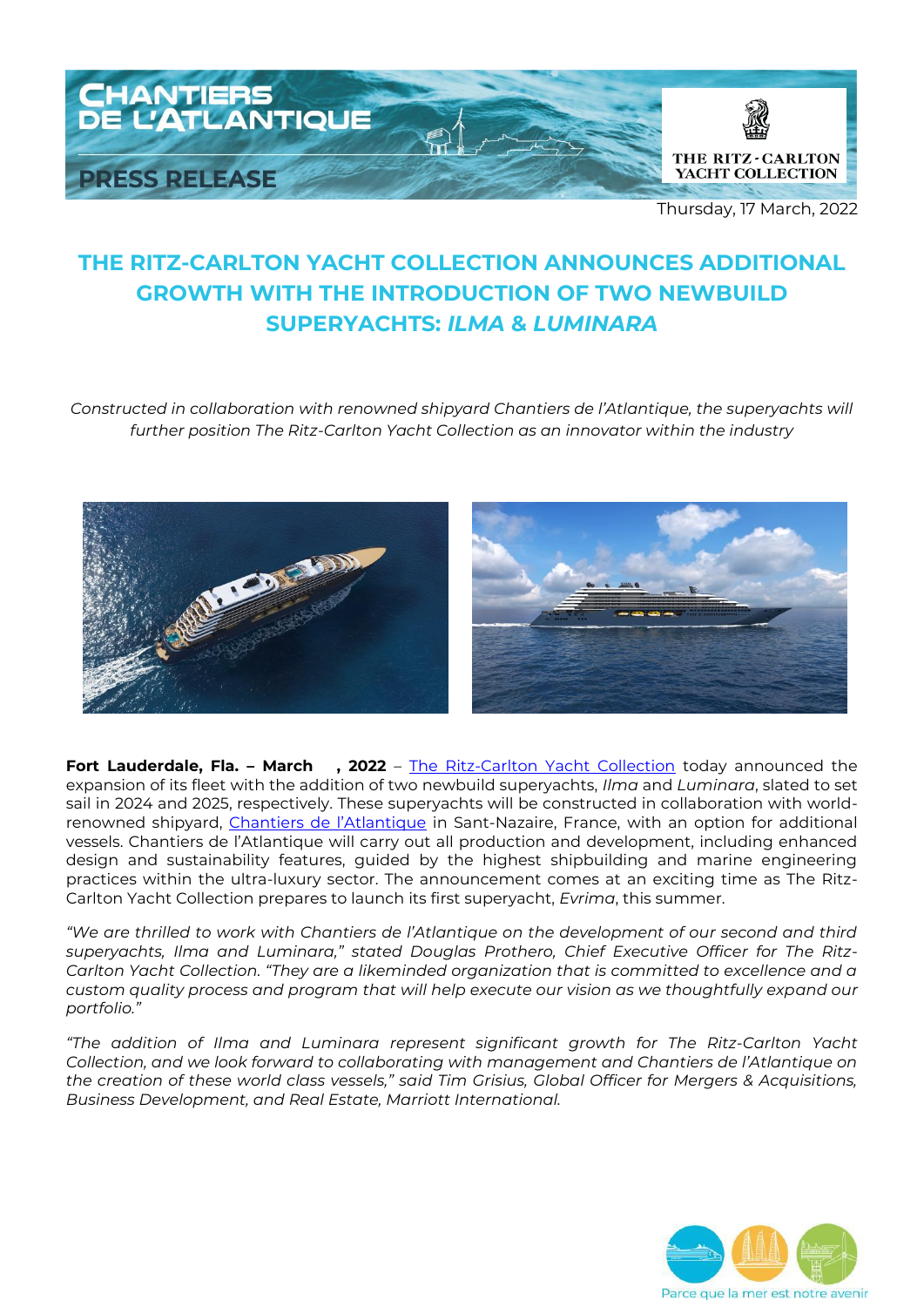## **CHANTIERS** *DE L'ATLANTIQUE*

*"The next generation of superyachts for The Ritz-Carlton Yacht Collection will have a real impact in the industry and take our shared vision with management and Marriott International to the next level in the luxury cruise market," said Karim Khairallah, Managing Director and Co-Portfolio Manager, European Principal Group, Oaktree Capital Management, L.P. ("Oaktree").*

*"Chantiers de l'Atlantique is very proud to design and build these medium size – ultra luxury cruise vessels and initiate a new partnership with The Ritz-Carlton Yacht Collection. These ships will provide the highest quality standards and comfort level to their guests and simultaneously be at the forefront of environmental performances," said Laurent Castaing, General Manager of Chantiers de l'Atlantique.* 

The specially designed superyachts feature the highest space ratios at sea, with 228 suites, each with its own private terrace, and will offer a high percentage of larger suites, with two new, spacious upper suite categories measuring up to 100 square meters (1,076 square feet) in size. Both vessels will showcase modern craftsmanship and interior finishes imagined by London-based architect and design firm, [AD Associates,](https://www.adassociates.london/) and award-winning lighting designer, [DPA.](https://www.dpalighting.com/) Finland-based yacht stylist, [Aivan,](https://www.aivan.fi/) developed the exterior design of the newbuilds, taking inspiration from the elegant aesthetics of private yacht design.

The onboard experience will reflect the sublime comfort and legendary guest service for which the iconic Ritz-Carlton brand is recognized. Having the highest staff-to-guest ratios in the luxury cruising category, *Ilma* and *Luminara* will provide nearly one staff member for every guest. In addition to unparalleled accommodations, the new superyachts will include five restaurants, six bars, a wine vault, and signature spaces found on *Evrima* such as an expanded marina with a new mezzanine feature, a Ritz-Carlton Spa, and a special space for Ritz Kids programming. For special events, groups can enjoy an exclusive cocktail reception on the yacht's expanded bow.

Reaffirming The Ritz-Carlton Yacht Collection's commitment to implementing sustainable practices throughout the business, each vessel will be fitted with four dual-fuel engines and utilize liquefied natural gas (LNG) as its main fuel source, significantly reducing emissions as compared to traditional practices. Additionally, the yachts will include advanced water treatment systems, an efficient heat recovery loop, LED lighting, and more, with the goal of minimizing environmental impact.

Reservations for the 2024 season of itineraries will open to the public this fall. The new superyachts will feature itineraries ranging from seven to 10 nights in the Caribbean and Mediterranean and offer an all-inclusive experience. These superyachts will also be available for private charter.

For more information, please visit www.ritzcarltonyachtcollection.com/nextgen. For reservations, contact a Reservations Services Agent at (833) 999-7292 (U.S. & Canada) or contact your travel professional.